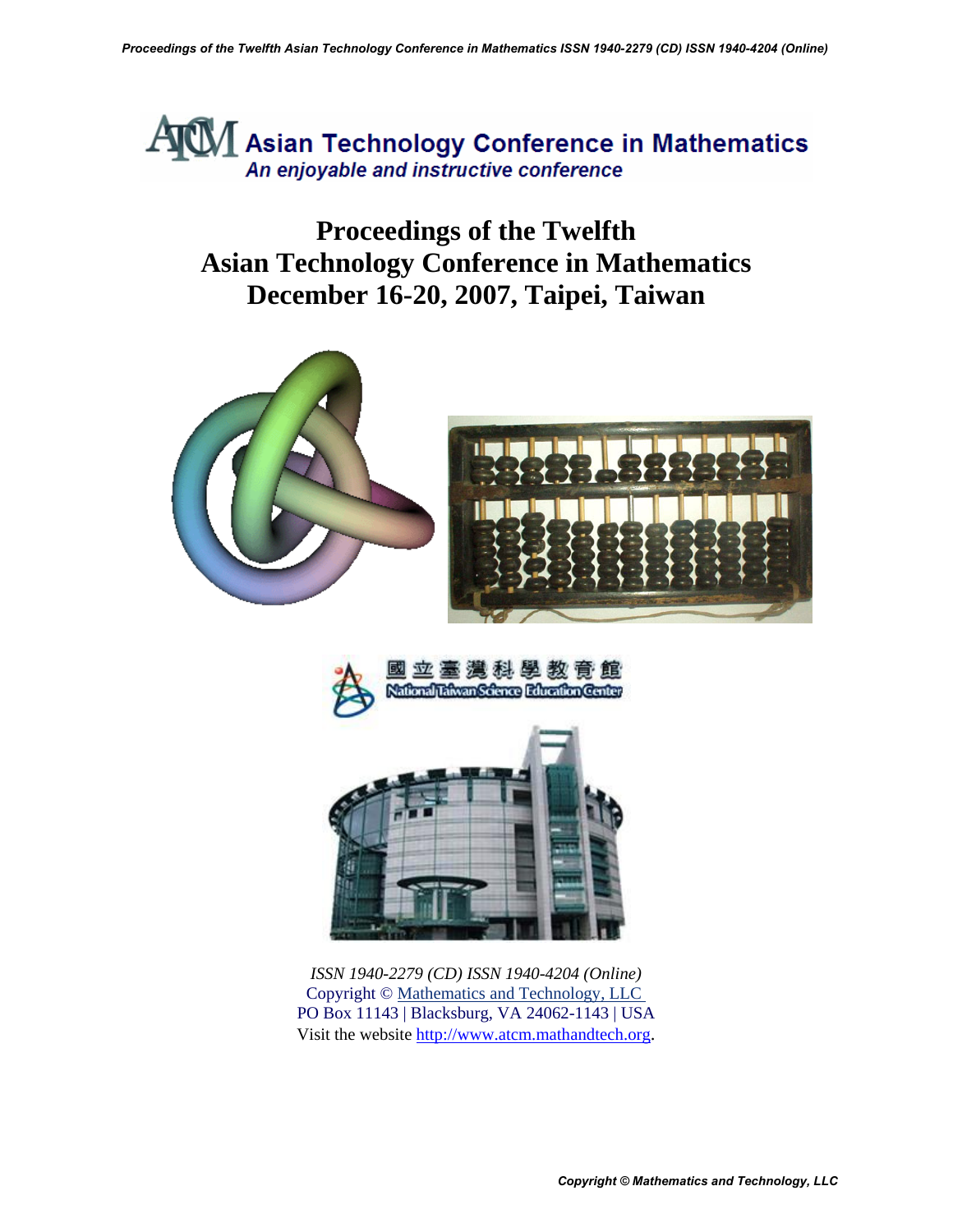### $\mathbb{U}$  Asian Technology Conference in Mathematics An enjoyable and instructive conference

#### **Proceedings of the Twelfth Asian Technology Conference in Mathematics**

#### Editors

Wei-Chi Yang, PhD Tilak de Alwis, PhD Department of Mathematics & Department of Mathematics Radford University Hammond, LA 70402 Radford, VA 24142

Statistics Southeastern Louisiana University

Jen-chung Chuan, Ph.D. Department of Mathematics National Tsing Hua University Hsin-Chu, Taiwan

**ISSN 1940-2279 (CD) ISSN 1940-4204 (Online)** 

**Copyright © 2007 by Mathematics and Technology, LLC. This work is subject to copyright. Permission to make hard copies of part or all this work for educational use is granted without fee provided that copies are not made or distributed for profit or commercial advantage. Permission for use, specifically the rights of translation, reprinting, reuse of illustrations, recitation, broadcasting, reproduction on micro-films or in any other way, and storage in databanks or recordable media or any system now known or to be invented, must be obtained in writing from Mathematics and Technology, LLC, P.O. Box 11143, Blacksburg VA 24062, U.S.A.** 

**Published by Mathematics and Technology, LLC, U.S.A.** 

**The publisher makes no representation, express or implied, with regard to the accuracy of the information contained in this book and cannot accept any legal responsibility or liability for any errors or omissions that may be made.** 

**Please direct all requests for copies to** 

**Mathematics and Technology, LLC P.O. Box 11143 Blacksburg VA 24062-1143 U.S.A.** 

Or visit the website [http://www.atcm.mathandtech.org.](http://www.atcm.mathandtech.org/)